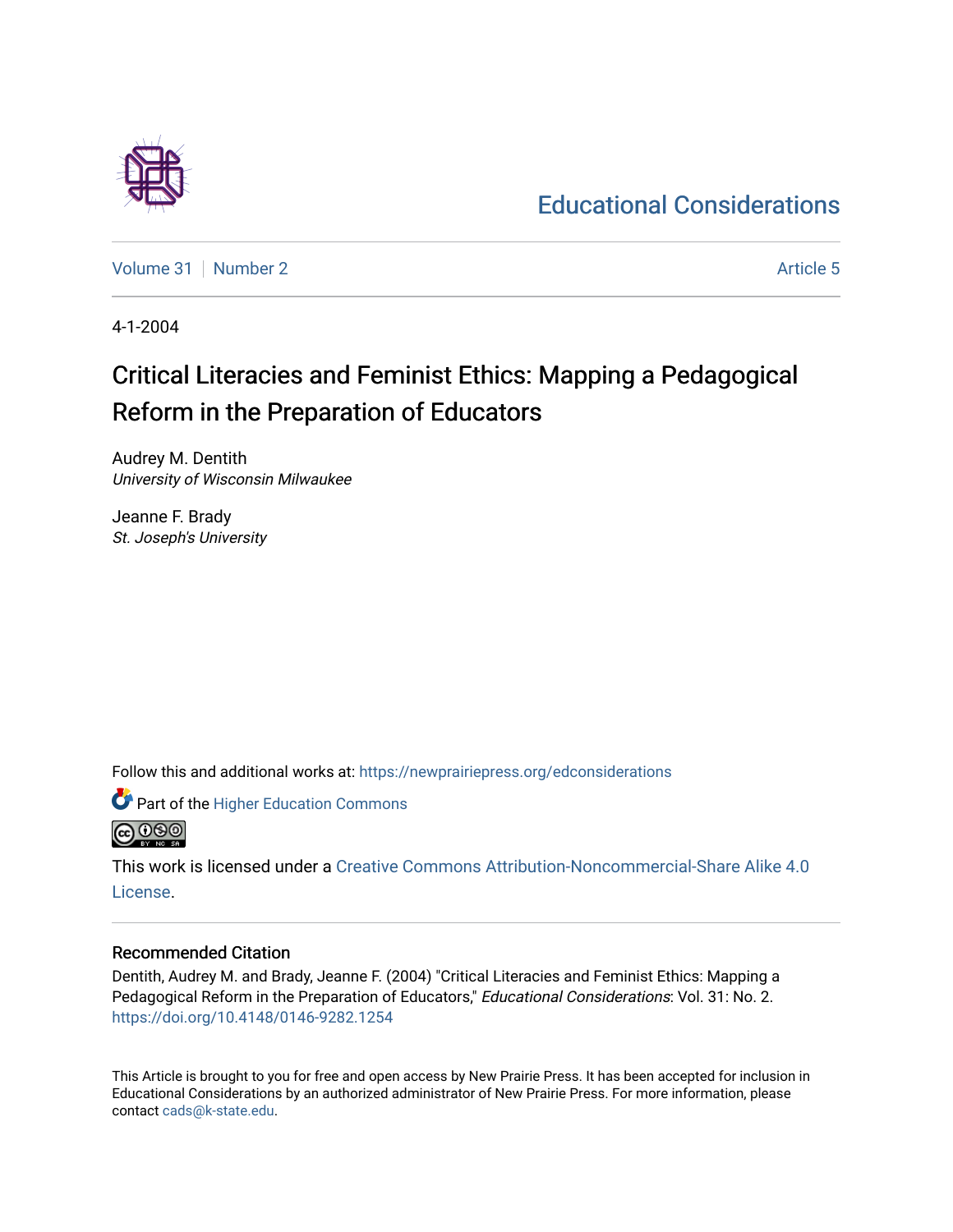# **Critical Literacies and Feminist Ethics: Mapping a Pedagogical Reform in the Preparation of Educators**

# **Audrey M. Dentith and Jeanne F. Brady**

### **Introduction**

Those of us in university programs of education face the daunting task of preparing new and practicing teachers and school leaders with the necessary knowledge, competencies and attitudes to teach with success in the face of ever increasingly complex schooling environments. Escalating poverty among children, school violence, and language and cultural barriers between students and teachers are just some of the many issues that complicate our intentional pedagogies. More recently, a relentless push toward standardization and top-down initiatives for teacher accountability for student achievement levels has added more tension to our work as these often intimidate teacher thought, creativity, and autonomy. As we are increasingly held to imposed standards and other policy mandates, teachers and school leaders must make sense of these impositions as they discriminate among immense knowledge bases within their discipline and balance hoards of suggestions and innovations for programmatic and student needs.

In this article, we define multiple literacies in teacher education as those particular skills/dispositions/abilities that might form a solid and judicious foundation in the education preparation for teaching and instructional leadership. Multiple literacies, as we define them, assist us in the struggle to locate and define essential knowledge and discern among multiple meanings in the creation of learning experiences for others. Secondly, we name and explain a feminist ethics, located within a critical pedagogy, as the foundation of a philosophical effort to teach for social justice. Such politics inform our philosophies and gives us purpose and ethical direction within teacher education. Feminist ethics defines justice and supports social change when infused with principles of pedagogy in teacher education. Finally, we highlight examples that illuminate the integration of this work as we have located evidence of such in new practices within science education.

Such work is best situated within a framework of moral engagement since nothing done or said, we believe, is culturally neutral or innocent. Ethical concerns become tantamount to content knowledge and

**Audrey M. Dentith is Assistant Professor in Administrative Leadership at the University of Wisconsin Milwaukee. Jeanne F. Brady is Associate Professor and Department Head of the Department of Education at St. Joseph's University.**

other skills within the discipline of education, since these constitute the pivotal influences that affect all of our conceptions of teaching and learning.<sup>1</sup>

# **Current Teacher Education Reform**

The debate explored here has roots in current trends of reform and innovation within the field of teacher education. One visible trend rests on the notion that more content specific subject knowledge and increased formal knowledge of content and pedagogy will result in better-prepared and more effective teachers. Mandatory content-specific pre-licensure praxis for teachers and undergraduate liberal arts courses of study exemplify these efforts. Other efforts appropriate an increased emphasis on reflective practice and earlier and more frequent field experiences as a means to generate better teacher judgment and increased abilities to teacher in diverse settings. Exposure to multiple sites and consistent reflection through personal narrative, it is believed, might better prepare teachers for the complex classrooms they will most likely encounter. A third movement, less understood but gaining in attention, is one that asserts the need to situate the problem of knowledge, itself. Teachers and other educational leaders are encouraged to examine and regard knowledge as social construction and to incorporate this understanding with notions of power relations, personal assumption and inquiries into prevailing social and cultural beliefs.<sup>2</sup>

This last effort sustains this discussion. At a fundamental level, we work toward ways that challenge the essence and origin of knowledge as neutral, static and rational. In the process of such inquiry, we pursue ethical and just practice that ultimately situates teachers and school leaders as social critics, ethical intellectuals, and agents of social change. Secondly, an exploration of the overlaps and interconnectedness that characterize our world links sound teaching practices to an in-depth understanding of complex social, cultural, political, technical, and economic realities and their relatedness to teaching and learning practices. All of this occurs within the development of teachers and school administrators who are able to comprehend the effects of persistent injustices in education and, subsequently, develop agendas that highlight reform within a social and cultural realm. Such social reform as a programmatic goal of teacher education can lead to an exploration of the meaning of teaching for social justice, a goal acknowledged by many as an integral part of school reform and the development of worthwhile schools.<sup>3</sup>

# **Multiple Literacies in Teacher Education**

To meet these laudable goals, we use theoretical tenets of what we term "multiple literacies" as the skills and competencies teachers and school leaders must develop in order to begin to understand education located within and as part of particular social and cultural practices and relations of power. Multiple literacies are concerned with a certain reshaping of teaching practices into actions and interactions that recognize and analyze the social and cultural contexts of education and work to uncover unjust relations.

At the present, as reforms in education coincide with a certain rise in the concern for and definition of all types of literacy, our use of the terminology mirrors our deep regard for the thoughtful and expansive work that is being done in the field of literacy.<sup>4</sup> This expanded notion of literacy within teacher education includes an understanding of cultural and critical literacies in the intellectual development of teachers. Cultural literacy includes an awareness of the social attributes of race, class, gender, nationality, and ethnicity. It is comprised of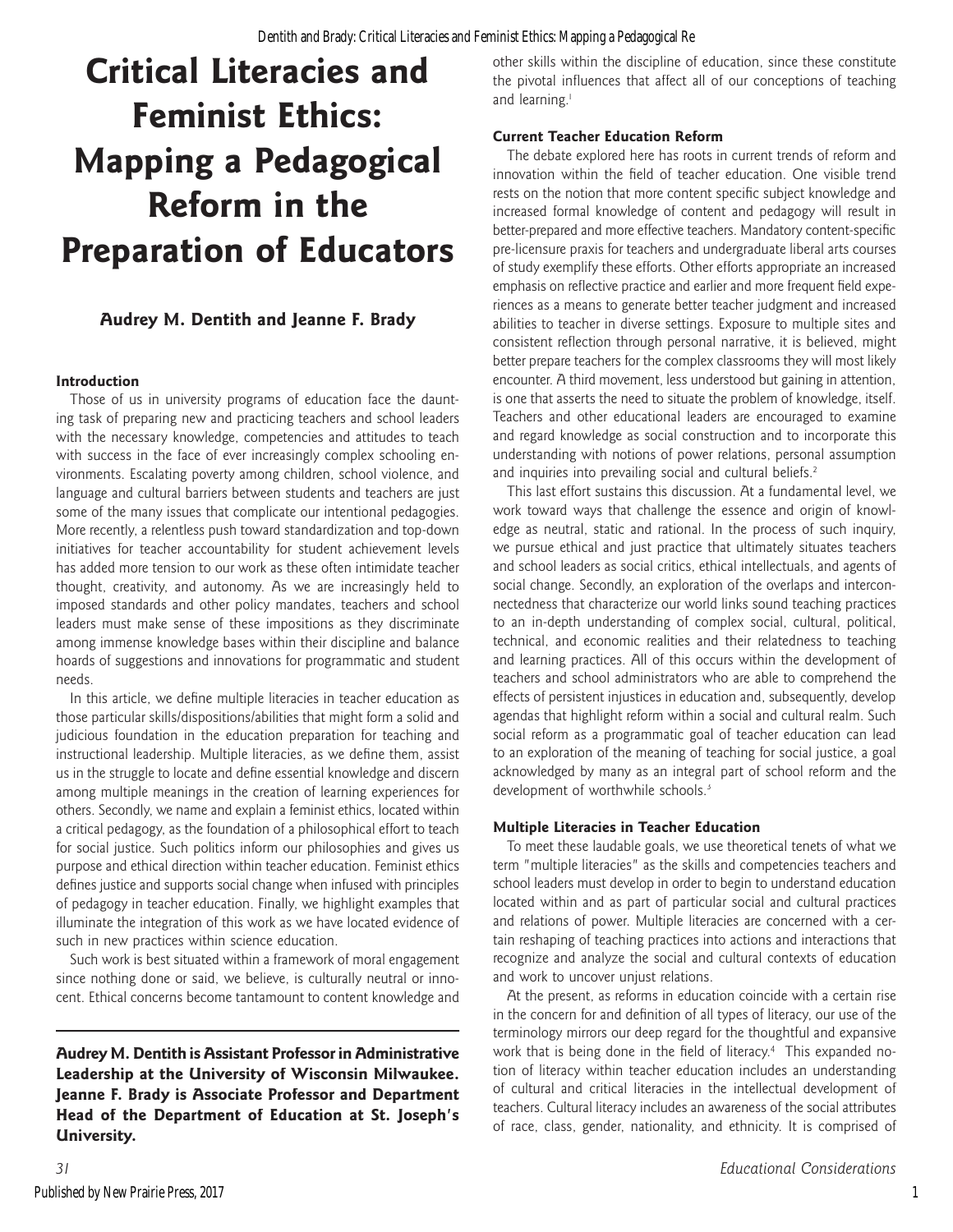practices and representations that are arranged and prescribed to create meanings that are often tacit. These depictions become signifiers constructed through media, popular culture, and many community practices of particular identities. Through language, images, and written and visual representations, we come to understand others and ourselves in particular ways and as particular beings. It is the exposure to and articulation of the taken-for-granted meanings that can "help us locate ourselves and others in the economic, social, and political relations of our times."<sup>5</sup> Cultural literacies help us to make meaning from our interactions and experiences within the world in new ways because it illuminates the particular maps that determine how people view themselves and how they are situated in relationship to others with different social identities and ideas.<sup>6</sup>

Understanding cultural symbols and related practices and the ways that such things might position one in different ways paves the way for the acquisition of critical literacy. Critical literacy in teacher education is the fundamental ability of educators to see, understand, and name the ways in which knowledge and learning are shaped and allocated within systems of authority, power and discourse in society.<sup>7</sup> It offers the means to analyze the ways that institutions and particular practices acts as regulating bodies for knowledge, resources, and actions.8 This requires a rethinking of knowledge outside of the canon, primarily since such investigation opens up the learner to far-reaching and often surprising information that can help reveal the nature of power relations in a particular cultural or social context.

#### **The Development of Multiple Literacies Among Educators**

The journey toward the acquisition of multiple literacies must begin and continuously involve various opportunities that encourage the examination of and naming of one's own beliefs and values and the speculation of these in relation to one's practice.<sup>9</sup> As just one example, teacher educators must first begin to actively confront their own subtle racist attitudes and intentions that sanction dominant (White, middle-classed) views and behaviors.<sup>10</sup> Of course, this practice is rare among many of us who have had little opportunity or encouragement to engage in such practice as part of our own teacher preparation experiences and practice.<sup>11</sup> However, the need for such self-reflection forms a prerequisite for ultimately becoming a teacher for social justice.

In our own practice with pre-service and in-service teachers and administrators, we begin with the development of culturally literate practices using a variety of exercises and encounters in social settings both in and out of the university classroom. For example, an analysis of children's literature and film to determine the roles that characters assume in terms of race, religion, gender, ethnicity, and socioeconomic status and the implications of stereotypical depictions is explored in depth.12 Pre-service and in-service teachers are asked to write autobiographies in relationship to their university course work in which they must name themselves in the various roles they acted out as school students, teachers, and others and compare these to the social roles they assume in various aspects of their lives.

To understand the cultural, political, social, and economic realms that surround us as educators, we ask our students to describe the neighborhoods that surround the schools of their pre-service field placement to include descriptions of housing, public services, retail stores, and government facilities as well as the people visible in and around the school. Invariably, most students make particular assumptions about the children who attend these schools as a result of their observations. These often include revealing statements of the tacit, but usually unspoken, assumptions within dominant ideologies of poverty, race, and gender. These observations serve an important function because they are able to expose dominant ideologies in relationship to personal beliefs and substructures that are capable of greatly impacting the emerging practices of teachers. They are also helpful in bringing about awareness that we inherit specific beliefs from within the social and historical situations that surround us and that these beliefs must be understood as realities that shape our lives and the lives of others. This can have a dramatic impact on the success of teaching. Without such an analysis, educators are unable to conceptualize connections between the larger multicultural society in which we live, the innumerable implications of student identities within particular social categories of gender, race, class, etc., and their relationship to unequal educational perceptions and practices. This fundamental concept forms the underlying tenet of critical pedagogy.<sup>13</sup> The exercises described here are helpful antecedents, then, in the development of critical literacy. Critical literacy and its unfolding sensibility among educators consider these cultural revelations and offer the apparatuses for the disclosure of alternate discourses. It provides a deeper language of analyses that works to uncover the ways that power, ideology, and culture operate to disempower some and privilege other groups of people.

Critical literacy is a theoretical discourse in which the relationship between theory and practice is understood as complex and multifaceted. It is not dissolved into a dichotomy but provides the language and forms of critique that joins theory and practice. Freire named this as praxis because it regards the relationship between theory and critique with action for transformation and justice.<sup>14</sup> As such, a situation is not changed through awareness alone; instead, the interplay among action, reflection, and related new action becomes theory and practice within pedagogy for social change.

Critical literacy as a discourse provides an analysis of multiple cultural forms in their social context through an observation of and naming of the differences and contradictions within society. More than this, critical literacies view and work to understand how cultural practices are formed historically within society and how these exert specific influences through representations and practices that have become internalized and must be challenged in order to be transformed.15

Beyond this, a critical literacy provides multiple languages and spaces that allow communication across lines of difference in order that ideas are challenged and disputed. Critical literacies become tools for action that result from the incitement of new understandings that translate into discursive practices. We decide whether to accept, refuse, challenge, or reinvent the routines, habits and expectations practiced in schools and communities. Expression precedes action and is reinvented in dynamic and continuous interplay.

In our work with pre- and in-service teachers, school administrators, and others, we juxtapose these theoretical tenets with practice in ways that help students solidify meanings and interpretations. Our students have been required to work collaboratively to create educational experiences for others with a variety of social agencies including homeless shelters, after-school programs, charter schools, Head Start classrooms, and alternative schools. Educational administrators are required to initiate and develop curriculum projects that promote new understandings of cultural, social and political learning into their schools. This juxtaposition provides educators with real-life opportunities to put their new theoretical knowledge into practice.

2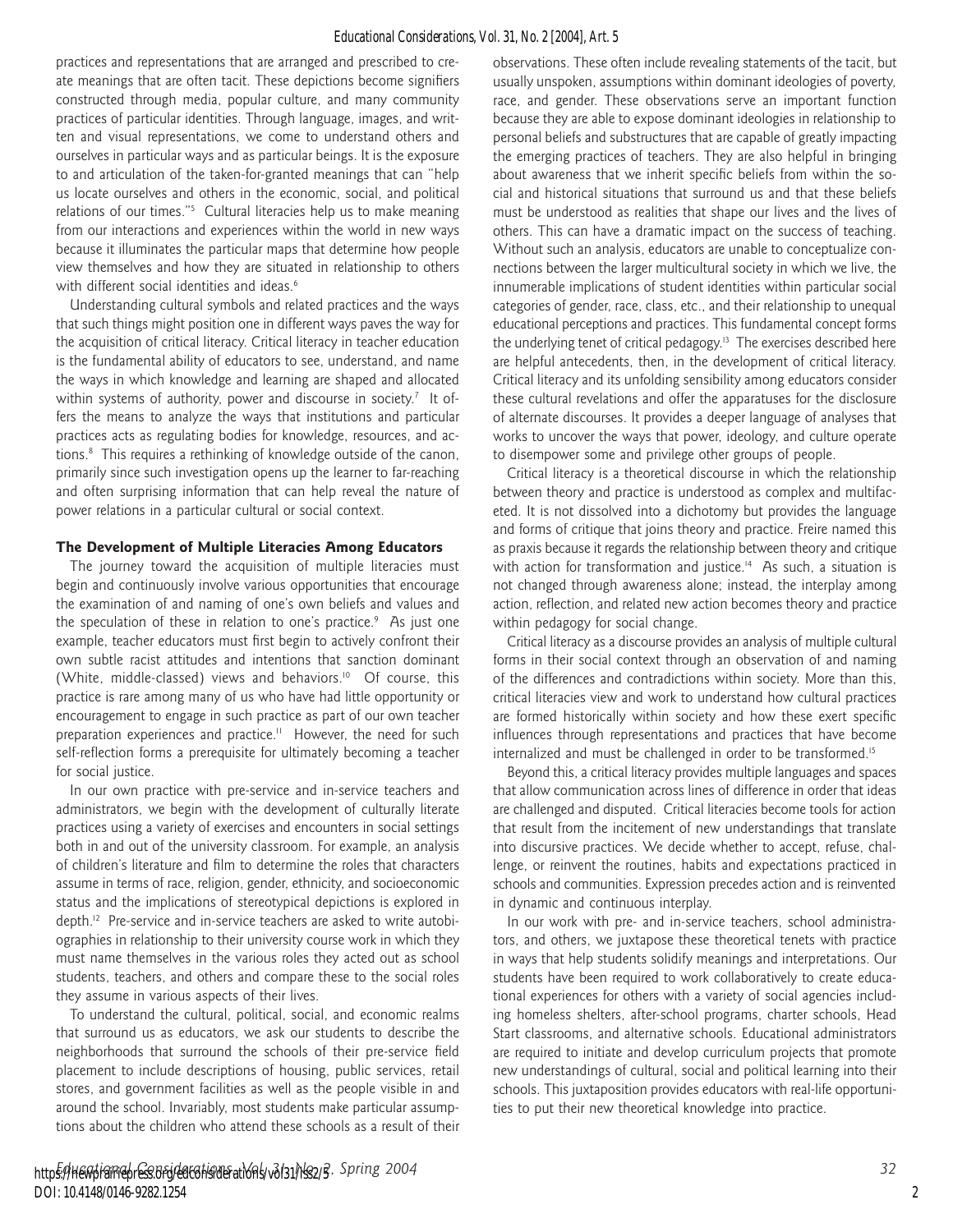#### Dentith and Brady: Critical Literacies and Feminist Ethics: Mapping a Pedagogical Re

Importantly, critical literacy should also be understood within a discourse of ethics that is able to provide structure for understanding how equity and justice contribute to our work. Of course, to expect that all educators embrace multiple literacies is a noble goal, more simply understood and agreed upon here than in the actual practice in the university and the public school classroom. Contemporary school programs are structured in ways that do not easily allow space for creativity and lofty ideals. In order to move forward, we must establish an ethical foundation as a centerpiece for the construction of this new knowledge. We use a feminist ethics because we believe it provides the means for dialogue and praxis in the preparation of teachers as committed agents for social change and justice.

#### **Feminist Ethics in the Discourse of Teacher Education**

A feminist ethics is not a traditional form of ethics, based on relativism or essentialism. It does not profess a set of rules that can be played out in binarisms that clearly determine right from wrong. Within a critical theoretical basis, feminist ethics does not either rely exclusively on the ethics of care or any other liberal notion. Such ethics are multi-layered. A critical feminist ethics is infused with commitment to caring, but it is also steeped within principles of justice. Embedded in a language that integrates care and justice, feminist ethics provides a democratic vision that takes up the struggle against inequality in both the public and private domains and opens up a discourse for expanding human rights. In this sense, a caring person is someone who is "simultaneously concerned about the other's welfare and perceives acutely and insightfully how it is with the other,"16 is deeply humane, and who experiences tears and outrage. In this sense, a critical feminist ethics focuses on economic and social structures and is taken up in personal experiences, and in a larger social arena, with concrete specificity. In this sense, a critical feminist ethics as we have seen in the women's labor movement presents endless challenges to the imagination and the possibility for ethical action.

Within a feminist ethics, the effort to uncover a deep awareness of difference is needed so as to understand the specific manifestations and complex nature of power and domination. Feminist ethics provide a vision of democracy that struggles against inequality in the public and private domain in an expansion of basic human rights. Cultural inquiries become the focus for analyzing political, economic, and psychological realms.<sup>17</sup>

General principles of feminist ethics as a basis within the larger discipline of social ethics identify key principles as a theoretical base to guide the advancement of critical literacy among teachers. Primarily, a commitment to social justice along with an unwavering commitment to racial and economic justice is fundamental. A feminist ethics seeks the liberation of oppressed groups and weighs the value of acts of policy in those terms.<sup>18</sup> Teacher education programs situated within a feminist ethics differentiate between charity and commitment to social justice in ways that ultimately seek to "level" the playing fields that privilege some and discount others within the realm of education.

Much has been written in the past decade on feminist ethics.<sup>19</sup> Yet, very little of this work has explored educational pedagogy and classroom practice.<sup>20</sup> We chose Carol Robb's nine general principles of a feminist ethical reflection to establish a general basis of the discipline of social ethics that allows for the new and diverse voices to challenge traditional practices in education.<sup>21</sup> The first principle component of a feminist ethics is to reflect upon concrete situations. This requires us to identity the specificity of the issue at hand. Second, relevant data about the historical situation must be taken into account. In this sense, no moment is viewed as separate or outside of the historical, political, economic, and social realm. Third, the location of the roots of oppression informs all aspects of ethical reflection, which names others and ourselves as possible actors within oppression. Fourth, with some exceptions, feminist ethics are loyal to all of humanity and require us to develop deep empathy for and about the human condition, connecting with the anxieties and frustrations of others. Fifth, a commitment to social justice shared with others, with a commitment to racial and economic justice as fundamental. Sixth, a feminist ethics is oriented toward the liberation of oppressed groups and weighs the value of acts of policy in those terms. Seventh, lived experience is the source of ethical claims that always ask whose experiences, under what conditions, and for whose benefit. Eighth, the moral agent requires both autonomy and the understanding of powerful forces that limit it and which address personal and institutional disclosure simultaneously. Finally, understanding that the components of feminist ethics are a broadened form of social ethics provides us with the promise for a deeper understanding of how the private and public domains intersect. It is hoped that these principles will provide the latitude for each of us to act as unique individuals in and throughout participatory communities and collectives that give honorable importance to an open, undefined and possibly better future.

#### **Critical Literacies in a Feminist Ethic in Science Education**

The analysis of Osborne and Burton of the Project 2061 science reform proposal or Science for All, generated by the American Association for the Advancement of Science, offers a worthy example of the role of feminist ethics and multiple literacies.<sup>22</sup> Science for All reform advocates for accessibility of science rules, practices, content, and structures to all citizens with the intent of producing a new, scientifically literate citizenry through education in the United States. The reform proposal uses common language consistent with the ideals of a democracy in which children and others are given the unalienable right to learn science concepts and be held accountable for this privilege. However, this assertion, as Osborne and Barton note, is problematic since it assumes that schools are meritocracies able to provide equitable opportunities regardless of race, class, or gender.23 It also infers a homogeneous, White, middle-class, male value structure that is regarded to be superior in comparison to other knowledge bases.<sup>24</sup>

Long regarded as a field of exactness and objectivity, science education seems an unlikely fit for an emerging feminist ethical practice and the development of multiple literacies that might question the stability and objectivity of discipline-specific knowledge. Yet, it is science educators who are now making this revolutionary leap in their field. As Haraway has stated: "The political project, the freedom project, the democracy project in science and technology is about the engagement of people whose ways of life are at stake in the apparatus of the production of knowledge and systems of action."25

The subsequent work of Osborne and Barton with homeless children in New York City further clarifies. As scripted in their action research project, they observed one student who had been in three different schools for the first four months of the school year as a result of her families' homelessness. The teacher in the science classroom used a variety of hands-on activities and generally was supportive and sympathetic to the girl's needs. Materials for science were adequate and appropriate. Opportunities to learn and understand science concepts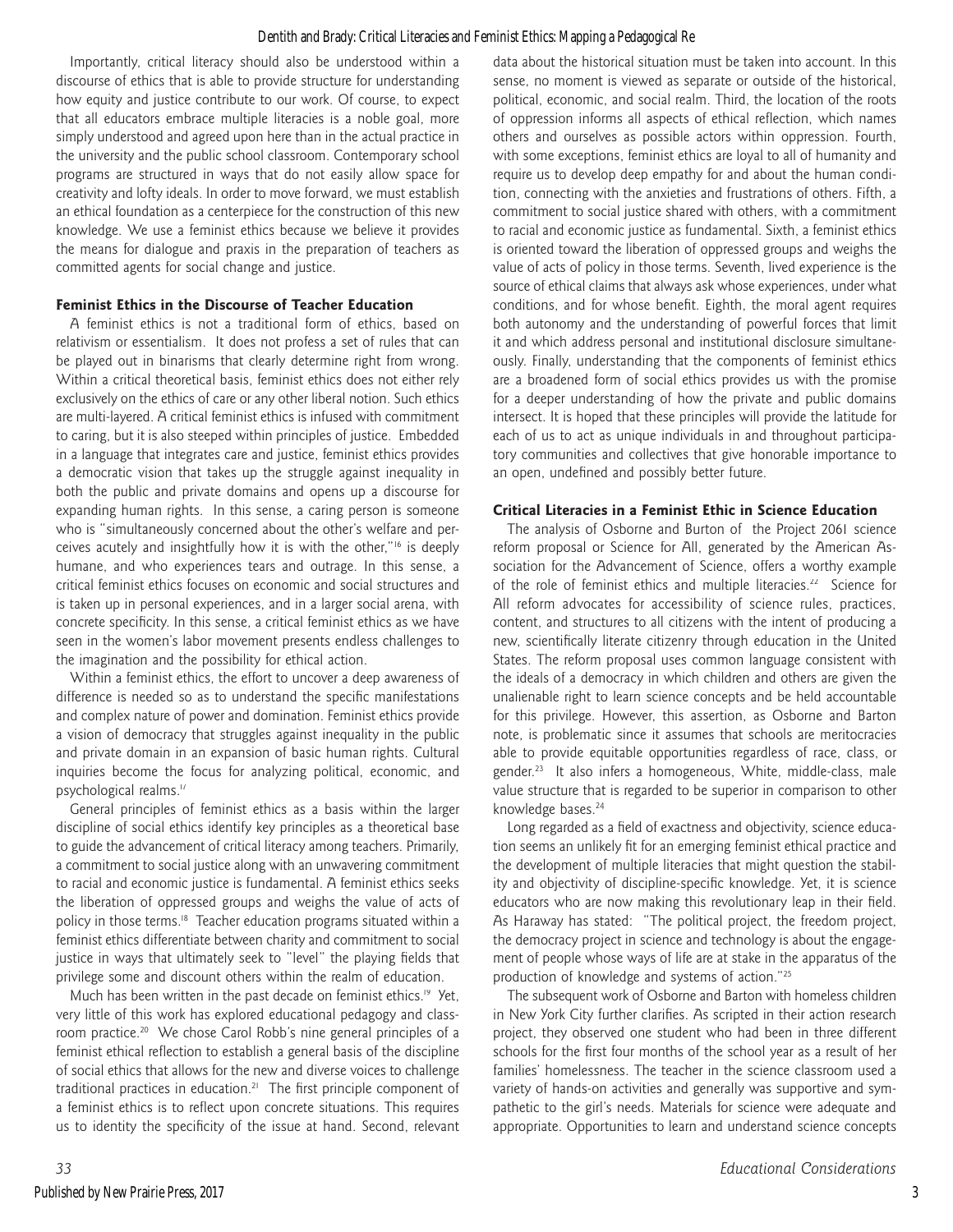#### *Educational Considerations, Vol. 31, No. 2 [2004], Art. 5*

were readily apparent. The teacher and the school worked hard, it seemed, to provide equitable resources for this young girl to excel in science. Yet, the young child failed the science unit in which she participated when observed by the researchers. She was often "pulled out" of science class to do remedial time in writing, reading or math because of her label as "learning disabled". She received supplemental counseling during school hours that often disrupted her science work. In class, she was seldom called upon because the teacher did not want to single her out or embarrass her with questions she might not be able to answer. When her notebooks were examined, even during times of participation and attendance in science class, it was noted that she doodled and daydreamed. Even her notes on science lab report revealed different interpretations of the values of the science experiments when compared to the teacher's purpose. Often, her responses contrasted sharply with those determined to be the "right" answers. In short, the units of study based on recommendations by the AAAS did not seem to have much relevance to this child's lived experience. Equal opportunity alone was hardly sufficient in meeting this child's educational needs in science class.26

A feminist ethic challenges the pervasive forms of academic competition and standardization practiced in schools as these serve some to the exclusion of others and adhere to a faulty premise of earned privilege and honor. This requires a restructuring of many everyday practices apparent in schools since they fail to educate students for a critical citizenship in which questions of equity are routinely scrutinized. The notion that schools operate as meritocracies is challenged, and the historical roles schools have played in reproducing inequities according to social class, race, gender, religious affiliation, etc., are exposed.<sup>27</sup>

Conversely, the work of Osborne and Barton with children in homeless shelters reveals a more thoughtful and context-specific shift in both content and pedagogical method. As an example of support for emergent multiple literacies, the teacher allowed children to choose activities that resonated with their emerging critique of school-based knowledge. When she visited the center prepared to engage children in work related to some scientific concept, she was open and responsive to children's desires and initiatives. For example, when some boys made edible "paper" from some food supplies rather than recycled paper, she encouraged their exploration. Rather than use the provided materials for making paper, they borrowed items from the snack table and made edible "paper" to be consumed at a later time. This activity revealed for Osborne and Barton, a number of things. Originally, this activity exposed the ways the boys were making sense of and rebelling against the food restrictions placed upon them as residents of the shelter as well as the injustices in the lack of material necessities afforded to them as children. More importantly, the boys challenged the pedagogy by creating their own science. Lastly, this activity permitted children in homeless shelter to begin to shape some form of agency in relationship to the unfair political, economic, and social realities that surrounded them.

A feminist ethics combined with multiple literacies, then, is a broadened form of social ethics and actions that provide some promise for a deeper understanding of how the private and public domains intersect and how actions can disrupt traditional science practices that exclude some. This kind of understanding, for example, requires us, as teachers, to involve ourselves with matters of teaching simultaneously with a respectful understanding of children's lived experience. Moreover, it requires a development of a critical literacy that can critique. In this way, teaching and learning are based on the interests, needs, and

http<del>s://newpiramepress.org/edconsider</del>ations/vol31/iss2/3, Spring 2004 **34** *34* **34** DOI: 10.4148/0146-9282.1254

questions of children and are able to move into forms of practice that destabilizes and politicizes the boundaries of knowledge.

The role of the teacher resides in her/his abilities to guide children in the construction of questions and to work collaboratively to help answer them. The outside experiences and realities of children are validated by teachers and used to create pedagogical direction.<sup>28</sup> This standpoint situates curriculum within knowledge of power relations and the roles that specific content and teaching practice play in the ways diverse students' make sense of and construct their learning identities. Regarding this work within science education, Osborne and Barton state:

We use these insights to create a forum where feminist conceptions of science and science teaching and learning are explored as a viable and liberatory alternative to contemporary science teaching methods for children. Investigating the ways in which the urban minority children we work with perceive science and themselves in relationship to science, we discover how these images and relationships change as students are encouraged to explore the meaning of science in the context of their lived experiences.<sup>29</sup>

Such an open and critical notion of science permits the possibility of creating spaces in which a wide range of roles can be examined and knowledge of science can be fluidly and reflectively constructed. In this way, children can create a science that combines their perceptions and insights with their everyday experiences and their personal beliefs and immediate needs. This challenges the dominant ideas about science and educational theory and practice of classroom instruction.

In the same way, a feminist ethic works to connect with students' communities and families. This respect of students' community and family among teachers is essential and extends beyond mere routine contact with families. Importantly, teachers must be willing to work extensively to bridge the gaps between families, communities, and themselves, despite differences in values, perspectives and desire.

A feminist ethics requires consistent reflection upon concrete situations. It focuses on the economic and social structures as they are experienced in the personal realm. This requires us to identify and engage in the specificity of the issue at hand. For example, feminist ethics expose a local company's practices that might be dangerous to the environment as it provides a discourse to understand the power relations embedded in the injustices at hand. All of this allows for intellectual growth as we evolve into deeply humane individuals. Each person must become one who is "simultaneously concerned about the other's welfare and perceives acutely and insightfully how it is with other."30 A feminist ethics remains true to all of humanity in ways that require us to develop empathy about the human condition and desire to change the conditions of another's life. In our perception of the anxieties and frustrations suffered by others, we make the necessary connection in order to help change the conditions and situations in which others might suffer. This avowal requires teachers and others to be become actively involved in the specific situations that limit one's participation in and success with school.

A feminist ethics always accounts for surrounding circumstances. Nothing is viewed separate or outside of the historical, political, economic, and social moment that encircles it. The feminist efforts of PROMISE (Projects for Multicultural and Interdisciplinary Studies in Education) housed at the University of Nevada, Las Vegas provide an excellent pedagogical example. This curricular initiative for university

4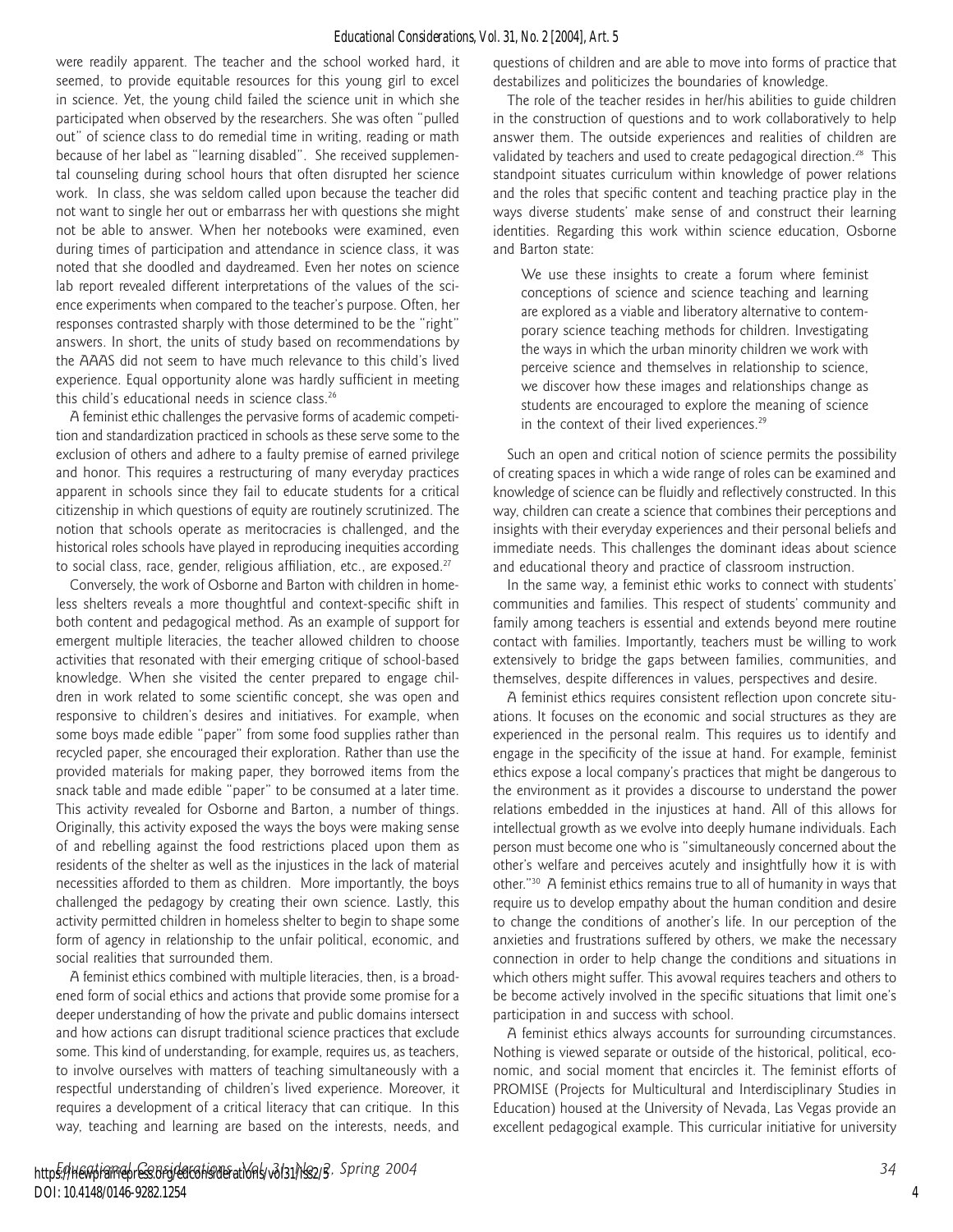#### Dentith and Brady: Critical Literacies and Feminist Ethics: Mapping a Pedagogical Re

students integrates skills for analysis with specific content based in relationship to historical events, contemporary culture, social practices, and political policy within a feminist perspective. Gender relations, power, ethnicities, class, and sexuality along with other social categories are analyzed relative to the distribution of and knowledge generated within science.<sup>31</sup>

Modules were developed to guide this endeavor. One sample module entitled, "Water: Resources, Politics and Society," promotes understanding among students of human acts, humanity, and subsequent relationship to the cycle of water production. Perceptions about water, historical values related to water, and contemporary lifestyle uses of water are some of the concepts juxtaposed with studies of fluvial systems, geomorphology, and the hydrologic system. These first exercises provide opportunities for the development of a cultural literacy. As a result, scientific concepts are integrated with specific understandings of local cultural practices.

Introductory concepts require no previous science experience and progress toward application is made in context specific locales. Importantly, the work begins with self-reflective exercises that help student identify personal values and perceptions about scientific concepts or phenomena. In this case, students are asked to reveal what they know and understand about water, its production, use, and conservation. Activities arise from within this understanding and move outward to regard the larger implications in a social, cultural or political sense. Of course, for students who live in different geographical locations, the study of water, its production, use and cultural regard is context specific and can lead to greater understanding of local practices and belief. As a critical literacy discourse develops, questions of power and its relations are raised regarding a specific scientific concept and its cultural practice, and opportunities for activism and social transformation often occur. For example, in the case of this module on water, students who live in a southwest corridor of the United States may become involved in conservation organizations or other advocacy efforts that seek to change local understanding and cultural practices. Cultural Survival is one such advocacy group that is "dedicated to bringing together the Native rights and environmental movements to bear upon the issue of resource colonialism." <sup>32</sup>

The roots of oppression (as the cases above illustrate) can inform us of an ethical response; that is, a feminist ethics insists that we be willing to name others and ourselves as possible actors in the oppression of one group or another. Also, we must always ask whose experiences, under what conditions, for whose benefit are certain practices initiated and maintained in schools and society, at large.

Although usually regarded as legitimate, traditional ethics as practiced in schools, support the dominant paradigm in teacher education and curriculum and instruction. These traditional ethics exercise forms of moral regulation that suppress important questions about the relation among power, knowledge and domination. Such ethics for fairness, as an example, are widely practiced and regarded in schooling. Consider the idea spoken and understood in school as "what's fair for one, is fair for all", as an ethical stance. In our experience in one secondary public school, this example is adeptly depicted in a teacher conference among secondary subject area teachers. They were discussing adaptations for a high school student's educational plan in an advanced biology course. A student with a specific learning disability had modifications for testing and course evaluation along with other adaptations of the required curriculum components; these were presented to the teacher by the special education teacher and her parents. These modifications were designed to assist the student to be successful in this college preparatory class. The teacher named the alterations "unfair". He believed that since other students were required to complete certain requirements in order to earn a grade that would be considered in their college applications, everyone should do the same. What is missing from this discussion is a feminist ethical understanding of the specificity of this particular child's learning and social needs. Not only does her gender play an important role in her future placement within the academic setting and in her role in science, but also her locale as a student with a learning disability bears substantial significance too.

This vignette provides a poignant example of the contemporary notion of ethics widely practiced in schools that disregards the specificity of the individual student. Teachers who regard themselves as ethical humanitarians are, in fact, unnamed actors in a specific form of oppression that excludes and obstructs the work of others.

A feminist ethics among these teachers would insist that they examine their actions and work toward the development of a sense of empathy for the experiences and frustrations of their students, regardless of status and social affiliation. More than this, a feminist ethics reveals power and its relations to the real life experiences of all people. Analysis of power and its relationship with children's school experiences including the content of the curriculum and the instructional patterns sanctioned by schools would become part of our teacher education praxis. Curriculum and instruction that is context-specific, integrated with social, cultural, political, and economic realities of our world and attuned to the lived experience of children, form the basis for a feminist ethics in teacher education.

#### **Summary**

Science educators are revamping their curriculum in order to address contemporary issues and create programs that reflect the new social and cultural configurations found in the wider societal context.<sup>33</sup> We propose a radical rethinking of curriculum, position, and pedagogy of multiple literacies within a feminist ethic in the practice of education. Such multiple literacies within a feminist ethics can guide us as we shape the reform of teacher education. Our examples illustrate feminist ethics used to critique current curriculum content;<sup>34</sup> to envision new curriculum content within a feminist ethics (PROMISE); to guide new pedagogies and forge new relationships among teachers, schools, families and children. The creation of interdisciplinary work is contextualized and specific to the needs and desires of children. The application of academic concepts to the larger political, social, cultural, and economic realities of our world is made. Students are actively engaging students in the process of creating new knowledge; and the emergence of a critical consciousness among teachers and children emerges in the efforts of all that seek social transformation through ethical action for justice.